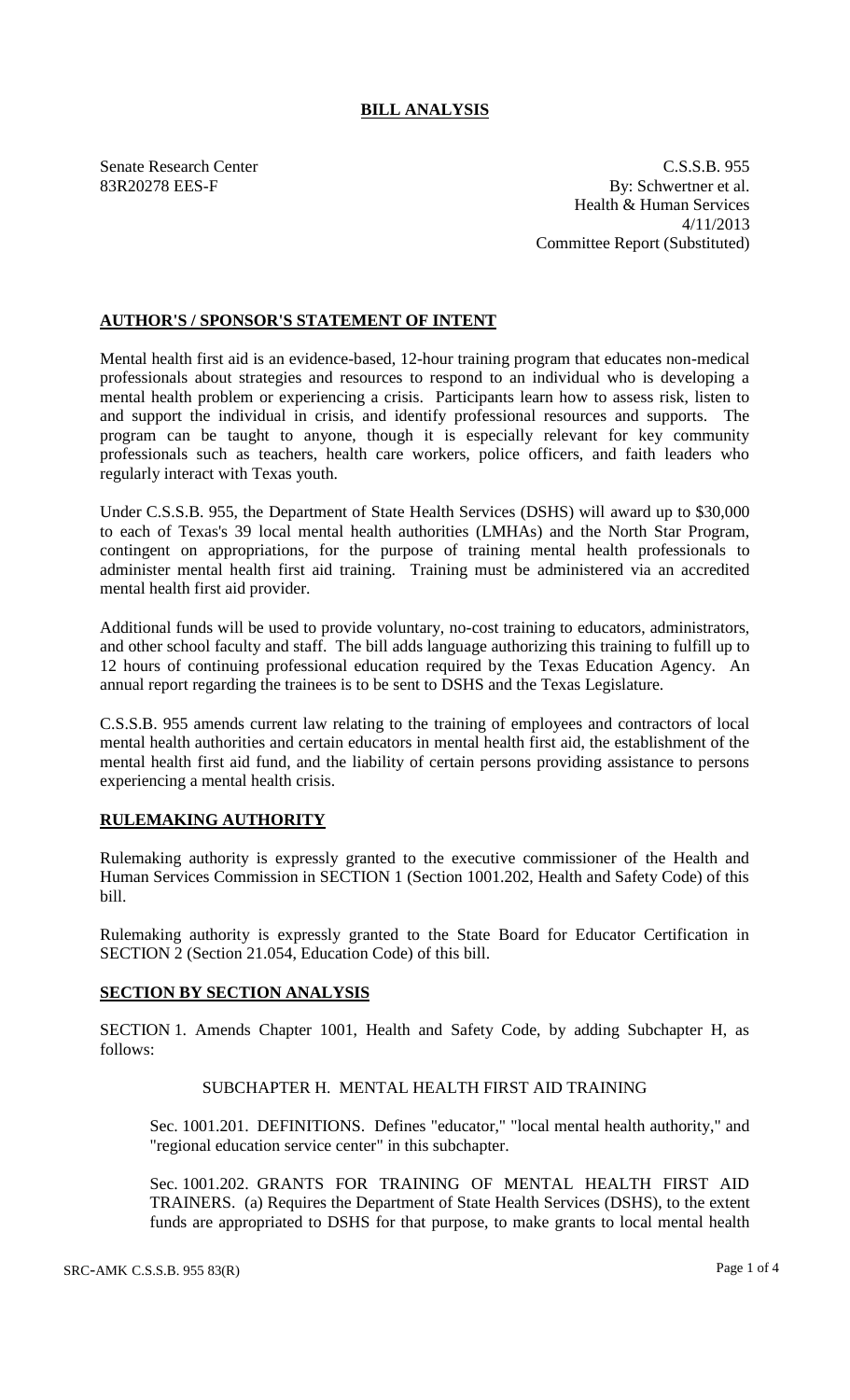authorities to contract with persons approved by DSHS to train employees or contractors of the authorities as mental health first aid trainers.

(b) Requires DSHS, except as provided by Subsection (c), to make each grant to a local mental health authority under this section in an amount equal to \$1,000 times the number of employees or contractors of the authority whose training as mental health first aid trainers will be paid by the grant.

(c) Prohibits the total amount DSHS is authorized to grant to a local mental health authority under this section, for each state fiscal year, from exceeding the lesser of \$30,000 or three percent of the funds appropriated to DSHS for making grants under this section.

(d) Requires the executive commissioner of the Health and Human Services Commission (executive commissioner) to adopt rules to establish the requirements for a person to be approved by DSHS to train employees or contractors of a local mental health authority as mental health first aid trainers. Requires that the rules ensure that a person who is approved by DSHS is qualified to provide training in:

(1) the potential risk factors and warning signs for various mental illnesses, including depression, anxiety, trauma, psychosis, eating disorders, substance abuse disorders, and self-injury;

(2) the prevalence of various mental illnesses in the United States and the need to reduce the stigma associated with mental illness;

(3) an action plan for use by the employees or contractors that involves the use of skills, resources, and knowledge to assess a situation and develop and implement an appropriate intervention to help an individual experiencing a mental health crisis obtain appropriate professional care; and

(4) the evidence-based professional, peer, social, and self-help resources available to help individuals with mental illness.

(e) Authorizes two or more local mental health authorities to collaborate and share resources to provide training for employees or contractors of the authorities under this section.

Sec. 1001.203. GRANTS FOR TRAINING CERTAIN EDUCATORS IN MENTAL HEALTH FIRST AID. (a) Requires DSHS, to the extent funds are appropriated to DSHS for that purpose, to make grants to local mental health authorities to provide an approved mental health first aid training program, administered by mental health first aid trainers, at no cost to educators.

(b) Prohibits the total amount DSHS is authorized to grant to a local mental health authority under this section, for each state fiscal year, from exceeding the lesser of \$40,000 or three percent of the funds appropriated to DSHS for making grants under this section.

(c) Requires DSHS, subject to the limit provided by Subsection (b), out of the funds appropriated to DSHS for making grants under this section, to grant \$100 to a local mental health authority for each educator who successfully completes a mental health first aid training program provided by the authority under this section.

(d) Requires a mental health first aid training program provided by a local mental health authority under this section to: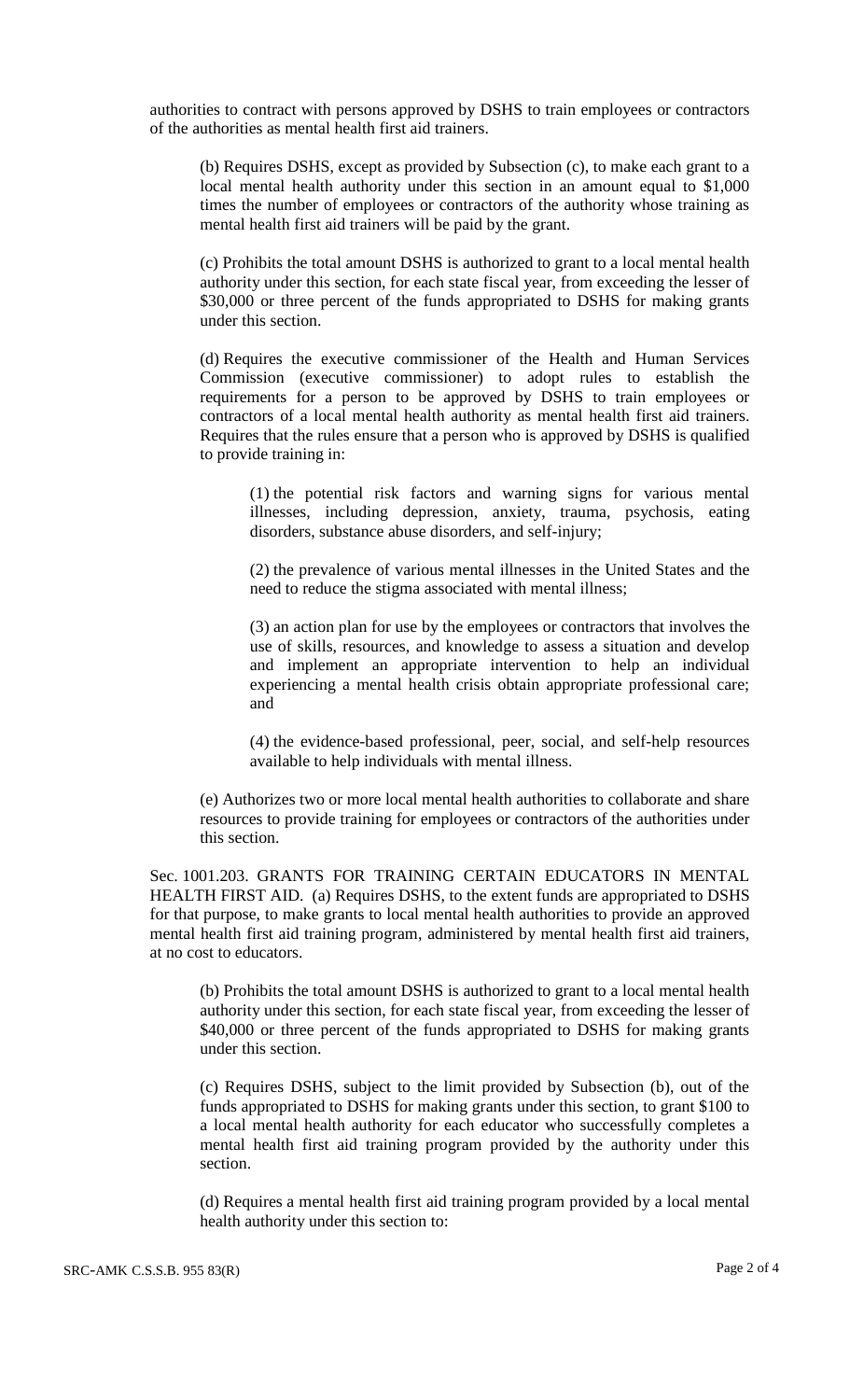(1) be conducted by a person trained as a mental health first aid trainer;

(2) provide participants with the skills necessary to help an individual experiencing a mental health crisis until the individual is able to obtain appropriate professional care; and

(3) include instruction in a five-step strategy for helping an individual experiencing a mental health crisis, including assessing risk, listening respectfully to and supporting the individual, and identifying professional help and other supports for the individual; an introduction to the risk factors and warning signs for mental illness and substance abuse problems; experiential activities to increase participants' understanding of the impact of mental illness on individuals and families; and a presentation of evidence-supported treatment and self-help strategies.

(e) Authorizes a local mental health authority to contract with a regional education service center to provide a mental health first aid training program to educators under this section.

(f) Authorizes two or more local mental health authorities to collaborate and share resources to develop and operate a mental health first aid training program under this section.

Sec. 1001.204. PLANS FOR MENTAL HEALTH FIRST AID TRAINING PROGRAMS. (a) Requires a local mental health authority, not later than October 1 of each state fiscal year for which the authority will seek a grant from DSHS under Section 1001.203, to submit to DSHS a plan demonstrating the manner in which grants made to the authority under that section will be used:

> (1) to train individuals in mental health first aid throughout the authority's local service area to maximize the number of children who have direct contact with an individual who has successfully completed a mental health first aid training program provided by the authority;

> (2) to meet the greatest needs of the authority's local service area, as identified by the authority; and

> (3) to complement existing resources and not duplicate established mental health first aid training efforts.

(b) Prohibits DSHS from making a grant to a local mental health authority under Section 1001.203 unless DSHS has evaluated a plan submitted by the authority under this section.

Sec. 1001.205. REPORTS. (a) Requires a local mental health authority, not later than July 1 of each year, to provide to DSHS the number of employees and contractors of the authority who were trained as mental health first aid trainers under Section 1001.202; educators who completed a mental health first aid training program offered by the authority under Section 1001.203 during the preceding calendar year; and individuals who are not educators who completed a mental health first aid training program offered by the authority during the preceding calendar year.

(b) Requires DSHS, not later than August 1 of each year, to compile the information submitted by local mental health authorities as required by Subsection (a) and submit a report to the legislature containing the number of authority employees and contractors trained as mental health first aid trainers; educators who completed a mental health first aid training program provided by an authority during the preceding calendar year; and individuals who are not educators who completed a mental health first aid training program provided by an authority during the preceding calendar year.